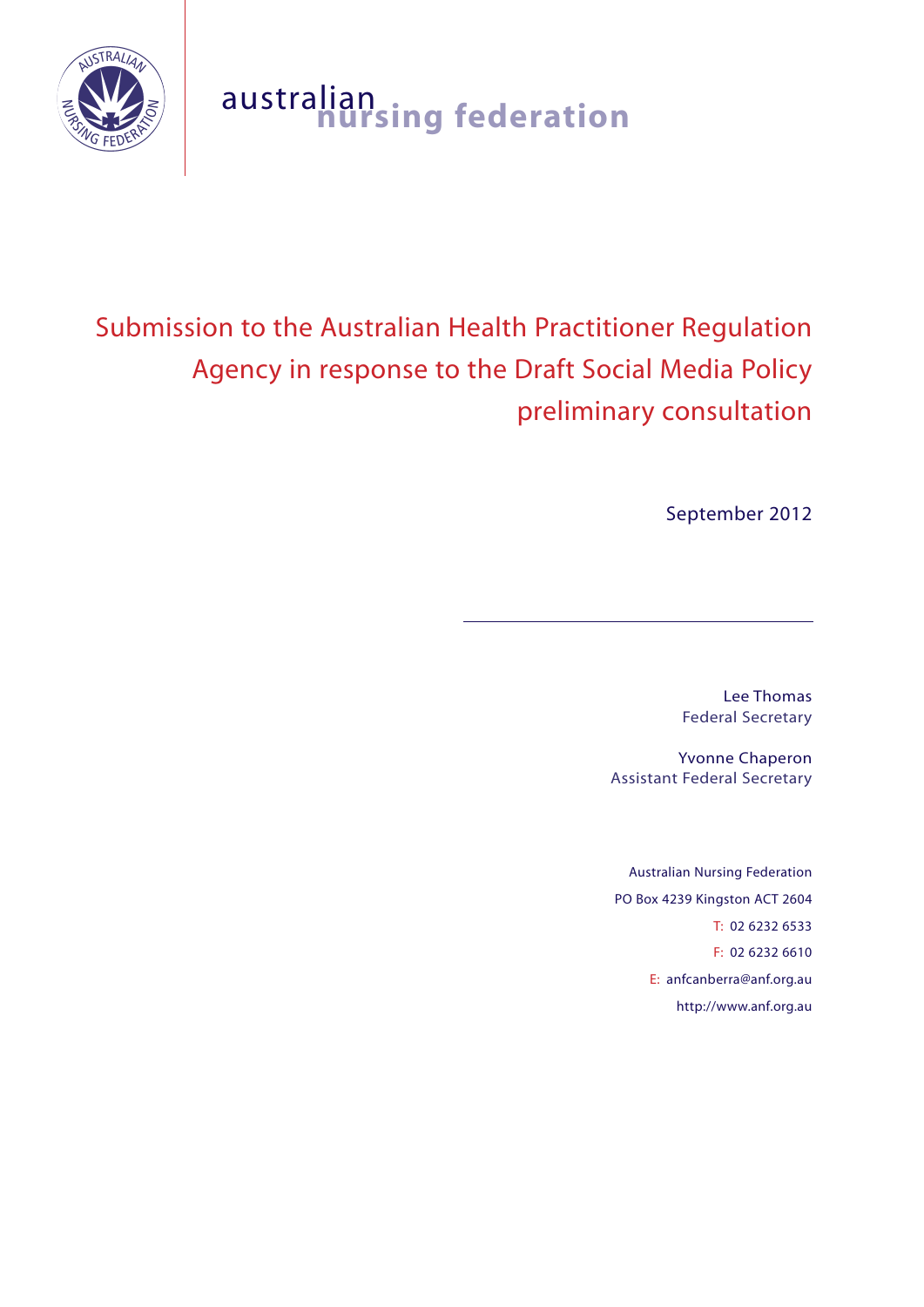# 1. Introduction

Established in 1924, the Australian Nursing Federation (ANF) is the largest professional and industrial organisation in Australia for nurses, midwives, and assistants in nursing. The core business for the ANF is the professional and industrial representation of our members and the professions of nursing and midwifery. This representation is undertaken through Branches in each State and Territory of Australia, and the Federal Office.

The ANF participates in the development of policy relating to: nursing and midwifery practice, professionalism, regulation, education, training, workforce, and socio-economic welfare, health and aged care, including reform agendas, community services, veterans' affairs, occupational health and safety, industrial relations, social justice, human rights, immigration and migration, foreign affairs and law reform.

With a membership of over 220,500, our members provide clinical care in all settings where health and aged care is delivered, across all geographical areas. The ANF communicates extensively with our membership through social media platforms and therefore has a genuine interest in the policy on this matter being developed by the Australian Health Practitioner Regulation Agency (AHPRA). We welcome the opportunity to participate in this preliminary consultation phase and offer the comments outlined below to assist in the development of the social media policy. We will undertake further, and more extensive review and consultation within our organisation, during the foreshadowed public consultation process.

# 2. General Comments

Social media is being used increasingly by health practitioners, both within their professional activities, and in their personal lives as members of the general public. The ANF considers therefore that this is an important policy for the regulator in its public protection role.

Given this importance, the ANF has some concern about intermingling social media and professional obligations, and advertising and testimonials, within the same policy. We suggest this policy be divided into 2 distinct policies, one specific to social media and professional obligations, and the other for advertising and testimonials. We suggest these issues would be strengthened by being separated into two distinct policies, with reference to each other, to demonstrate their interrelationship. This would make it very clear where to find information relating to both very distinct issues, as a social media policy would not easily be identified as the place to look for a policy on advertising and testimonials (this sort of advertising can occur in other media, not solely social media).

The definition of social media used in the policy would appear to support the argument for separation of the two issues, with a focus on social networking.

The draft policy provides a good starting point for discussion on social media use by health practitioners. The following commentary provides suggestions for consideration in a re-draft for public debate on the issue. In submitting these comments the ANF supports the feedback being provided to AHPRA by the NSW Nursing and Midwifery Association (the ANF Branch in NSW).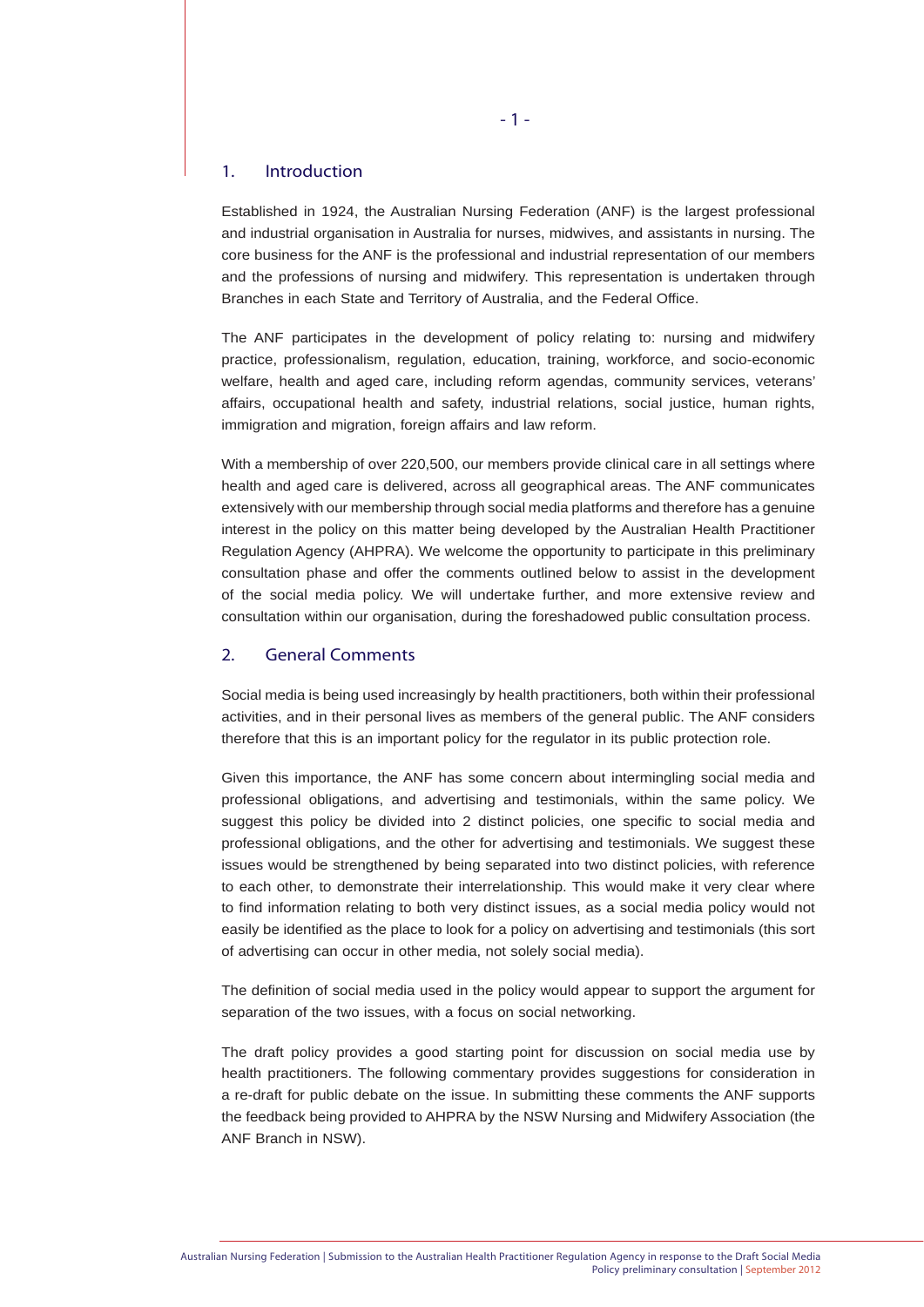# $-2-$

# 3. Specific Comments

The draft policy as provided by AHPRA is reproduced in full below.

Our comments for changes are indicated throughout the text: either identifiable in bold or noted as 'ANF comment' against specific sections.

# AHPRA DRAFT Policy explaining social media and professional obligations

#### *Introduction*

The use of social media is expanding rapidly. Individuals and organisations are embracing user-generated content such as social networking, personal websites, discussion forums and message boards, blogs and microblogs.

Whether an online activity is able to be viewed by the public or is limited to a specific group of people, health professionals need to maintain professional standards and be as careful about what they say online, as they are **in all other conversations**.

**Health** practitioners must consider their professional obligations, confidentiality and privacy, and the requirements of the National Law relating to advertising.

# *Context*

The primary role of the National Boards is to protect the public. The *Health Practitioner Regulation National Law*, as in force in each state and territory (National Law), and codes and guidelines developed by National Boards, are all relevant when considering social media.

This policy explains how the National Law and the following existing codes and guidelines relate to social media:

- the relevant National Board's code of ethics and professional conduct/practice (the code of conduct), **(NB. relocated to first dot point for emphasis)**
- section 133 of the National Law which **outlines provisions relating** to advertising by registered health practitioners provisions, and
- the **relevant National Board's Guidelines** for the advertising of regulated health services (the Advertising Guidelines).

This policy provides guidance to registered health practitioners on understanding their responsibilities and obligations when using and communicating on/with social media.

### *Who needs to use this policy?*

Registered health practitioners should be aware of the risks and implications of using social media.

A practitioner who contravenes the National Law, the code of conduct or the Advertising Guidelines, may face disciplinary action that could affect their registration.

Social media is a form of publication that is instant and often permanent. Some use of social media by registered health practitioners may contravene the code of conduct, the Advertising Guidelines and other relevant legislation.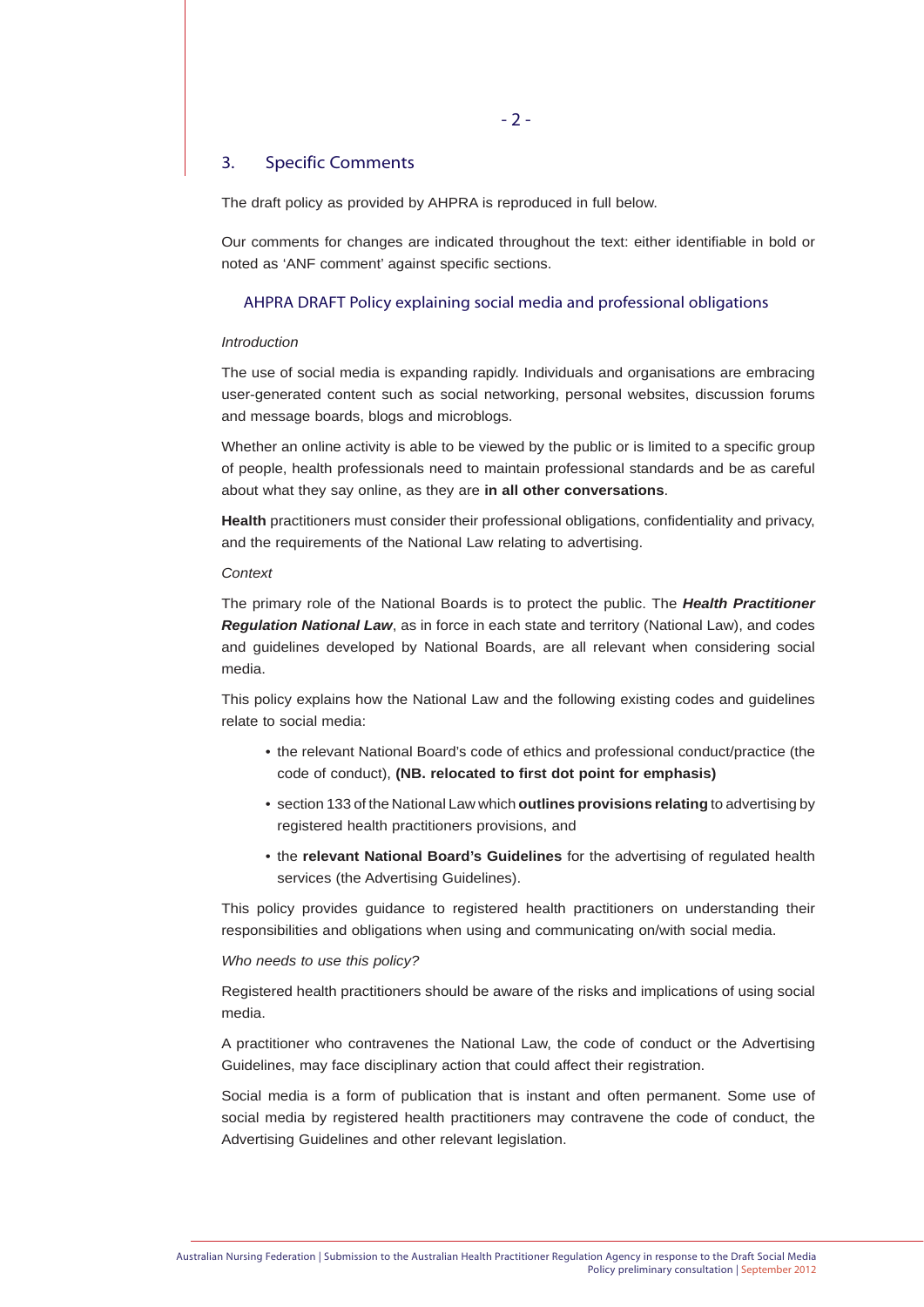**Health** practitioners should also be aware of and meet their duties of confidentiality and privacy under the law.

*ANF Comment: is this sentence necessary as it repeats part of the last sentence under 'Context' and is repeated again under its own section - '2. Confidentiality and privacy')?* 

#### *Definition of social media*

'Social media' includes websites and applications used for social networking. Common sources of social media include, but are not limited to, social networking sites such as Facebook and LinkedIn, blogs (personal, professional and those published anonymously) and microblogs such as Twitter, content sharing websites such as YouTube and Instagram, and discussion forums and message boards.

#### *Areas that must be considered by health practitioners*

#### *1. Professional obligations*

It is almost impossible to separate 'public life' and 'professional life' in a social media environment. If aspects of a **health** practitioner's private life are accessible online in social media, that information may be open to misinterpretation by others.

**Health** practitioners need to keep in mind that information they post on social media will be in the public domain. It is likely to remain available to public view, even after an attempt to delete **the information. Health** practitioners need to seriously consider whether the information they are posting or uploading to social media is appropriate for the public domain.

Once information is published on social media it can be difficult to control further dissemination or publication.

# *ANF Comment:*

*Suggest add to this section on professional obligations - "Understand the privacy settings of social media sites, and how to manage them". Issue - Caution should be exercised when placing personal details onto any public social media page that could identify the person as a health practitioner. Such information has the potential to identify their employer, work colleagues and patients/residents/clients. Personal settings for access/protection/viewing should always be limited. Posting information on other peoples walls/sites also immediately identifies the poster with the wider audience of that 'friend'. Individuals have no control over the privacy settings of other people and consequently are not in a position to have a wide knowledge of the scope of other individuals' friends/contacts/followers.*

#### *1.1 Professional Boundaries*

Registered health practitioners should be aware that online relationships or relationships through social media are no different to more direct forms of relationships. Disclosing personal information on social media to current or former patients may breach professional boundaries. **Health** practitioners should avoid non-therapeutic online relationships with current or former patients. For this reason, **health** practitioners should be wary of accepting friend requests from individuals or organisations unknown to them.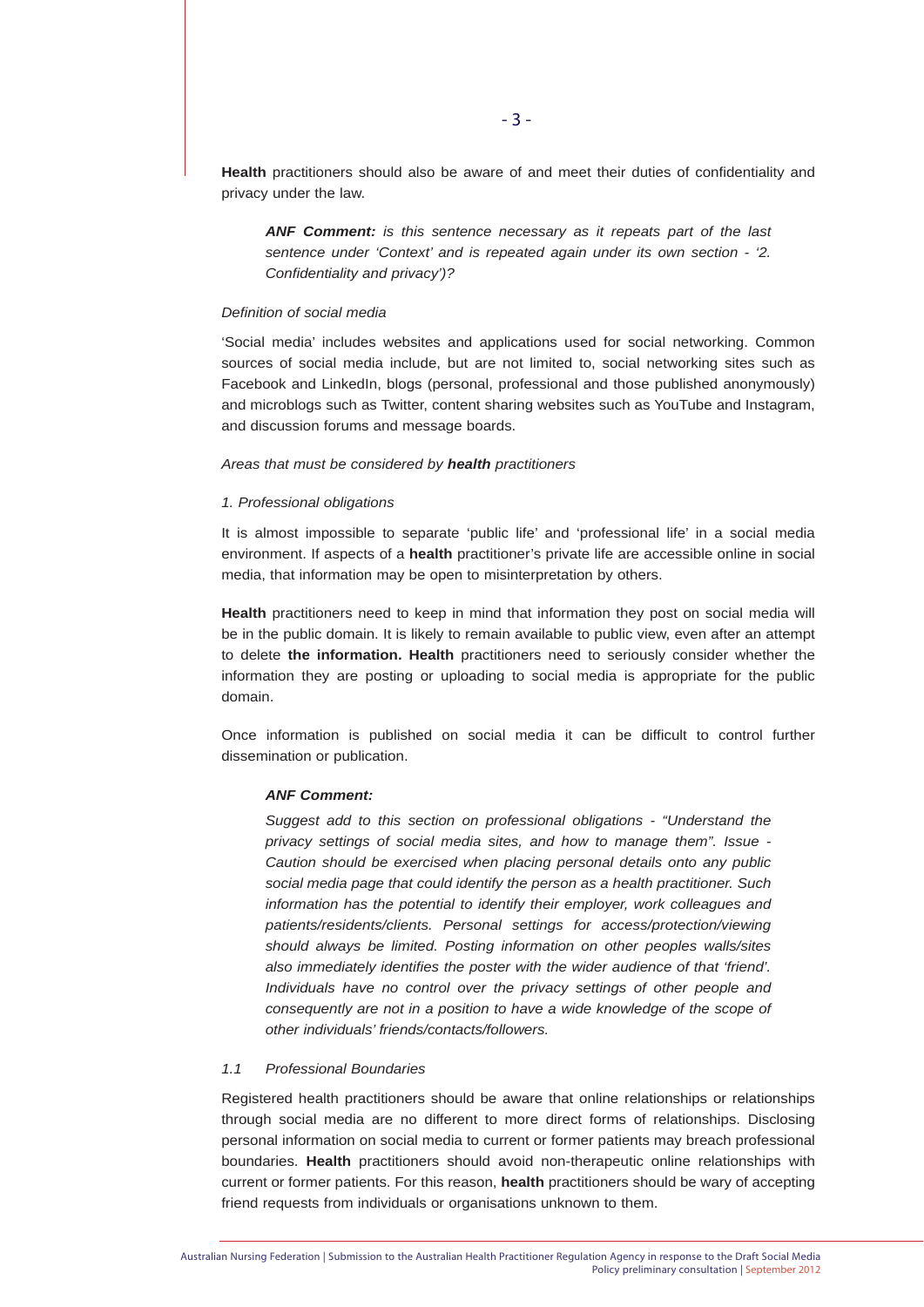#### *1.2 Professional behaviour*

As in any other context, registered health practitioners should act in a professional manner when using social media. While respect and good communication with colleagues and other practitioners enhances good care, critiquing or comparing and contrasting other health services does not.

*ANF Comment: The last sentence is problematic because the ANF is aware that there are government websites which compare health services (for example, the Australian Government hosted 'Myhospital' site: http://www. myhospitals.gov.au/) . The statement assumes that all critique, comparison and contrasting is unfounded. However, this information may be alerting people to actual problems that are occurring, or just stating facts. The draft policy statement seems to suggest that positive comments of comparison are also not allowed. It is often the case that in the development of 'best practise', associated research is premised on a review of actual workplace practice, identifying deficits, and determining how such practice can be improved.* 

*Critiquing/contrasting/comparing may be also used in a social media forum to determine if an issue is widespread. While we acknowledge that social media may not necessarily be the most appropriate place for these sorts of discussion, the example used of 'critiquing, comparing and contrasting' may not be the most appropriate examples to demonstrate 'professional behaviour'.*

*The ANF suggests that it may be better to use examples which refer specifically to individual behavior (as this section is about 'professional behaviour'), such as communicating information which has no proven validity (that is, gossip), or discussing specific situations of a clinical nature, which, even though the health practitioner tries to maintain anonymity, may not be achievable in a small community.* 

*Other examples could include posting photographs which may be deemed inappropriate by the health practitioner's employer, their profession, or the public; inviting patients to become "your friend" or a "follower" or accepting their invites to become friends/follower with them (acknowledging the point made in the NSWNMA submission regarding the unique difficulties this may present in small rural or remote communities).* 

*An additional issue to raise under the 'professional obligations' section is that the policy should also make reference to the need for health practitioners to abide by the policies of their employing health service, including those relating to personal use of workplace information technology (IT) and internet facilities.*

#### *2. Confidentiality and privacy*

Registered health practitioners have an ethical and legal responsibility to maintain patient privacy and confidentiality. **Health** practitioners should not make comments about patients on social media, even in a de-identified way, as it may breach the patients' privacy and confidentiality.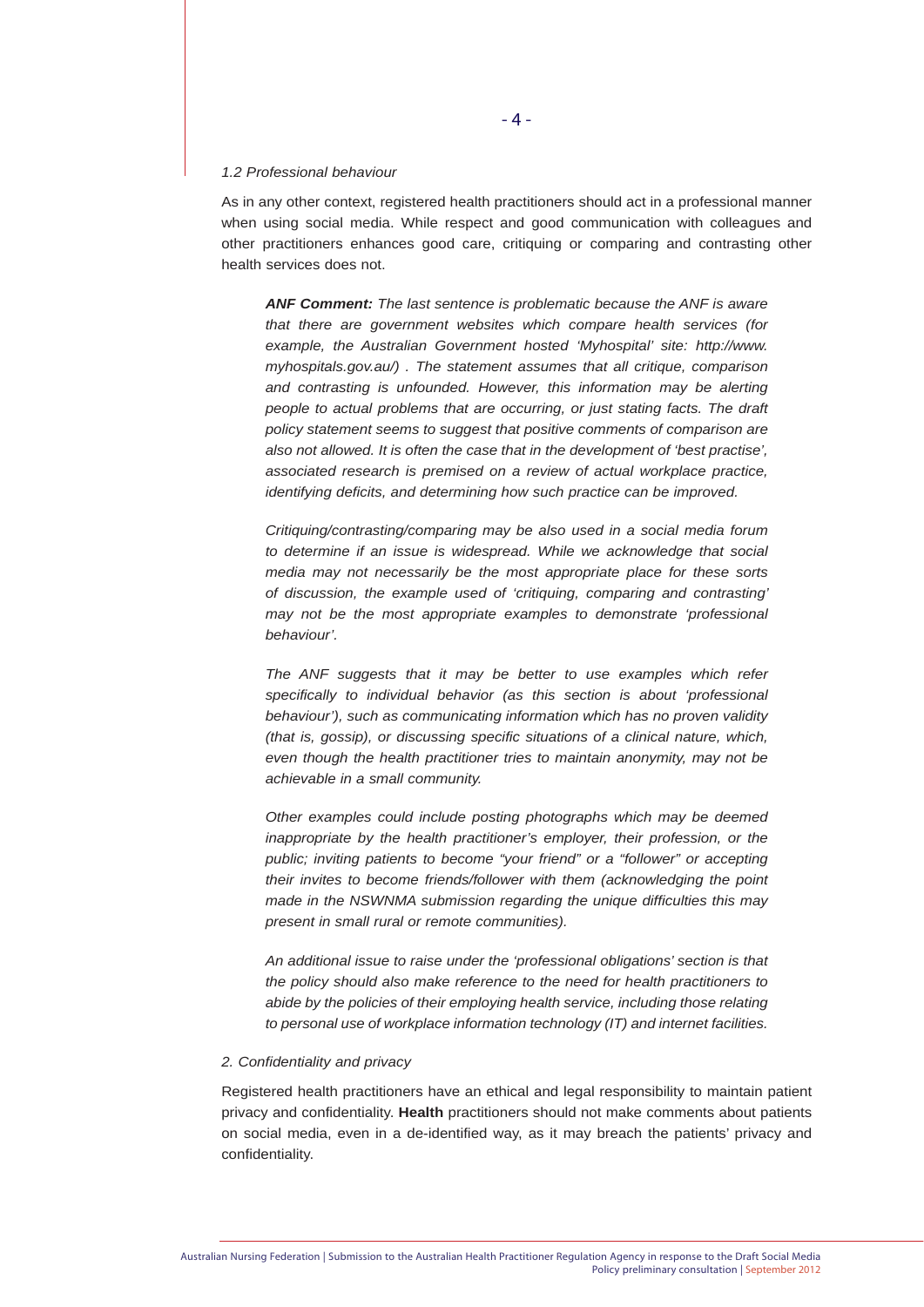#### *3. Advertising & Testimonials*

#### *3.1 Advertising*

The definition of advertising under the Advertising Guidelines is broad. It includes use of social media such as posting an online message or group comment on a health practitioner's Facebook page or LinkedIn connection.

**ANF Comment:** *we have made comment previously that the advertising section should be created into a separate but linked policy, for clarity. Whether or not it remains in this current form, the definition of advertising needs to be strengthened to state that "for the purposes of this policy advertising using social media includes posting an online message ….". This provides rationale and clarity for linking advertising with a social media policy. Given comments*  received by the ANF in the course of this review, that clarity is currently *lacking.*

The National Law provisions on advertising apply to:

- **health** practitioners registered under the National Law
- employers of **health** practitioners, and
- other persons who provide services through the agency of a registered health practitioner.

A person advertising a regulated health service may contravene the National Law even if they are not themselves a registered health practitioner. As a result, a person may be found to have 'advertised' a health service even though they did not intend to advertise or promote their health service.

The Advertising Guidelines clearly set out the consequences of breaches of advertising requirements by registered health practitioners (at 8.1, page 9) and people who are not registered (at 8.2, page 10). The Advertising Guidelines provide further details and examples relevant to social media.

#### *3.2 Use of Testimonials*

The National Law prohibits advertising in any way that uses testimonials or purported testimonials. Testimonials, or comments that may amount to testimonials, made on social media sites by patients or other people, may contravene the National Law and expose the registered health practitioner and/or the holder of the social networking account to liability.

A person is responsible for content on their social networking pages even if they were not responsible for the initial publication of the information or testimonial. This is because a person responsible for a social networking account accepts responsibility for any comment published on it, once alerted to the comment. **Health** practitioners with social networking accounts are therefore advised to carefully review any content regularly to make sure that material complies with their obligations under the National Law.